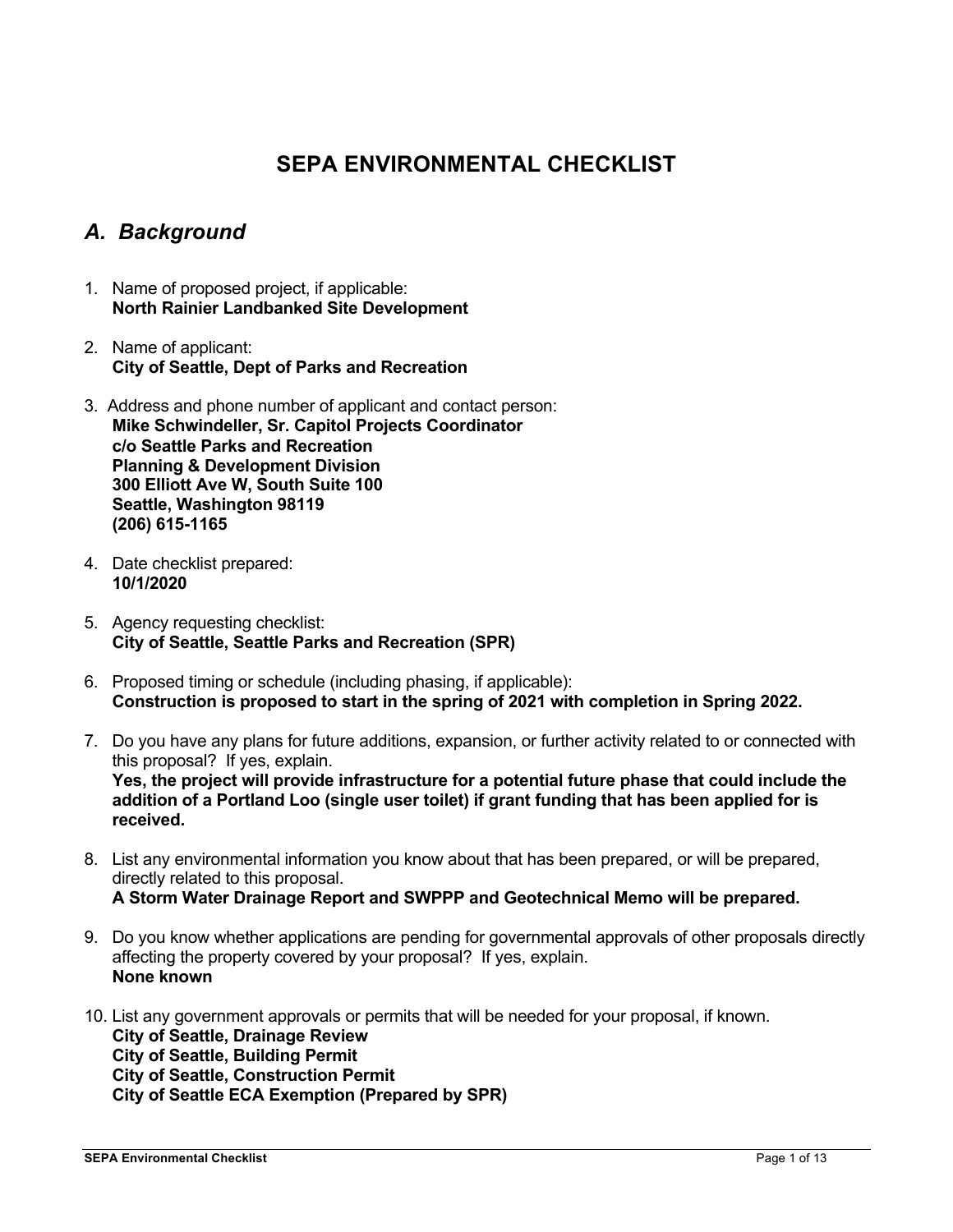11. Give brief, complete description of your proposal, including the proposed uses and the size of the project and site. There are several questions later in this checklist that ask you to describe certain aspects of your proposal. You do not need to repeat those answers on this page. (Lead agencies may modify this form to include additional specific information on project description.)

**This project will develop the open space acquired by Seattle Parks and Recreation (SPR) with the first parcel being purchased in 2011 and the most recent in 2016. The design will incorporate accessibility in compliance with the Americans with Disabilities Act (ADA) as well as SPR's intent to create access to open space in areas of high urban density. Impervious surfacing shall be limited to 15% or less, excluding trail and circulation surfaces.**

**The parcel for this new park development is 38,700 SF. The proposed park will include a variety of public recreational amenities including a large central natural grass gathering area, a play area, adult exercise equipment, a half-court basketball court, a walking loop and two picnic areas with seating and planting throughout the park. Pedestrian scaled lighting is also included in the proposal. Street frontage improvements are required and include new sidewalks, curb and gutter, drainage infrastructure, curb ramps and street parking on two of the three sides of the park. (limited right-of-way does not allow for street parking on the third side). The entire pedestrian and emergency circulation system is designed and will be constructed for safety, durability, accessibility and compliance with the American with Disabilities Act.**

**Initial demolition of the two structures and removal of the Underground Storage Tank (UST) will occur prior to the park development bidding. Construction activities by a public works low-bid contractor will include the excavation and disposal of 4' of soil across most of the site in the dry season to address the invasive Japanese Knotweed. Type 17 fill will be imported and new utility connections will be made. The the frontage improvements including sidewalk and curb and gutter, on the three sides facing the right-of-way as well as new accessible curb ramps, curb bulbs and street trees will follow as the park amenities are installed.** 

12. Location of the proposal. Give sufficient information for a person to understand the precise location of your proposed project, including a street address, if any, and section, township, and range, if known. If a proposal would occur over a range of area, provide the range or boundaries of the site(s). Provide a legal description, site plan, vicinity map, and topographic map, if reasonably available. While you should submit any plans required by the agency, you are not required to duplicate maps or detailed plans submitted with any permit applications related to this checklist.

**The proposal site is currently known as North Rainier Landbanked Site (to be named at at a future date) and is located at 3656 34th Ave S, Seattle, Washington 98144, King County.**

**Legal: HILLMANS CD RAINIER BLVD GARDEN**

**Parcel: 3357400055**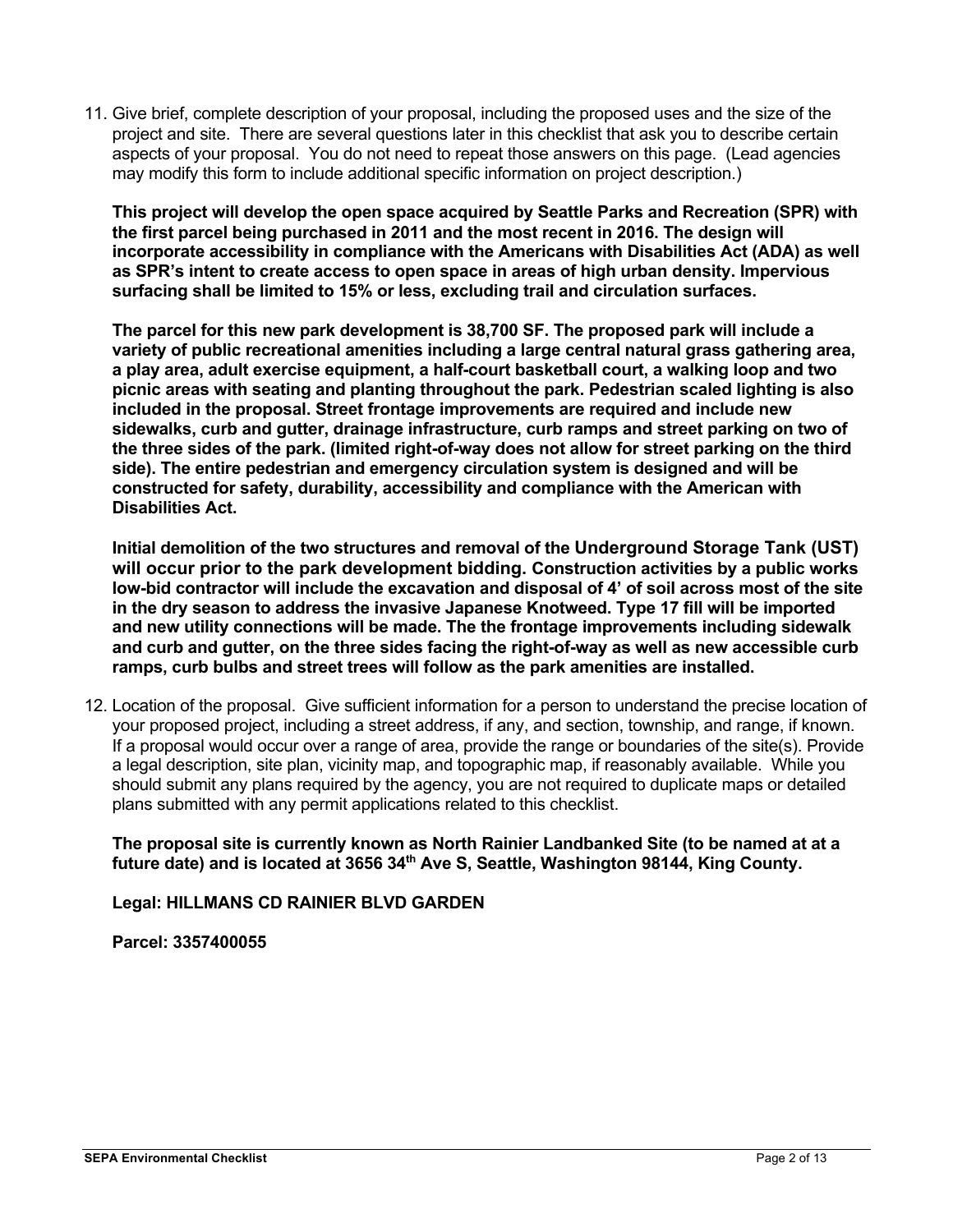## *B. Environmental Elements*

### **1.** *Earth*

a. General description of the site:

**North Rainier Landbanked Site was acquired as six parcels and has since been consolidated into one parcel. Currently there are two remaining structures on the site (both single family residences, one of which was converted into a small business) planned for demolition pending permits. The entire site is generally flat, with a slight slope from the northeast corner of the property to the southwest corner.**

(circle one): **Flat**, rolling, hilly, steep slopes, mountainous, other:

- b. What is the steepest slope on the site (approximate percent slope)? **The steepest slope on the site is approximately 5%.**
- c. What general types of soils are found on the site (for example, clay, sand, gravel, peat, muck)? If you know the classification of agricultural soils, specify them and note any agricultural land of long-term commercial significance and whether the proposal results in removing any of these soils.

**Soils within the depths expected to be encountered with this redevelopment include: Silt and silty sand based on several soil borings adjacent to the site. A geotechnical memo will be prepared to provide further technical information on the soils and corresponding recommendations.**

- d. Are there surface indications or history of unstable soils in the immediate vicinity? If so, describe. **None known.**
- e. Describe the purpose, type, total area, and approximate quantities and total affected area of any filling, excavation, and grading proposed. Indicate source of fill. **The following estimated quantities of earth moving in cubic yards (cy) are approximate at the time of writing:**

**Finished grades for the central natural grass gathering area will be gently mounded up to two feet at the high point. Additional earthwork will be required beyond the parcel extents for the required right-of-way improvements. Approximate earthwork numbers are as follows:**

**Cut: 6,800 CY Fill: 7,800 CY Max Cut: 4 FT Max Fill: 6FT Disposal of unsuitable materials will be at a permitted fill site.**

**Engineered aggregates will be sourced from licensed, permitted commercial sand & gravel pits or quarries.**

f. Could erosion occur as a result of clearing, construction, or use? If so, generally describe. **Surface erosion is always a possibility as a result of clearing and grading operations. Minor localized erosion may occur as a result of construction activities, however these impacts will be prevented from extending beyond the project limits, groundwater, or local utilities by Storm Water Pollution Prevention Plan (SWPPP) best management practices. Use of on**-**site**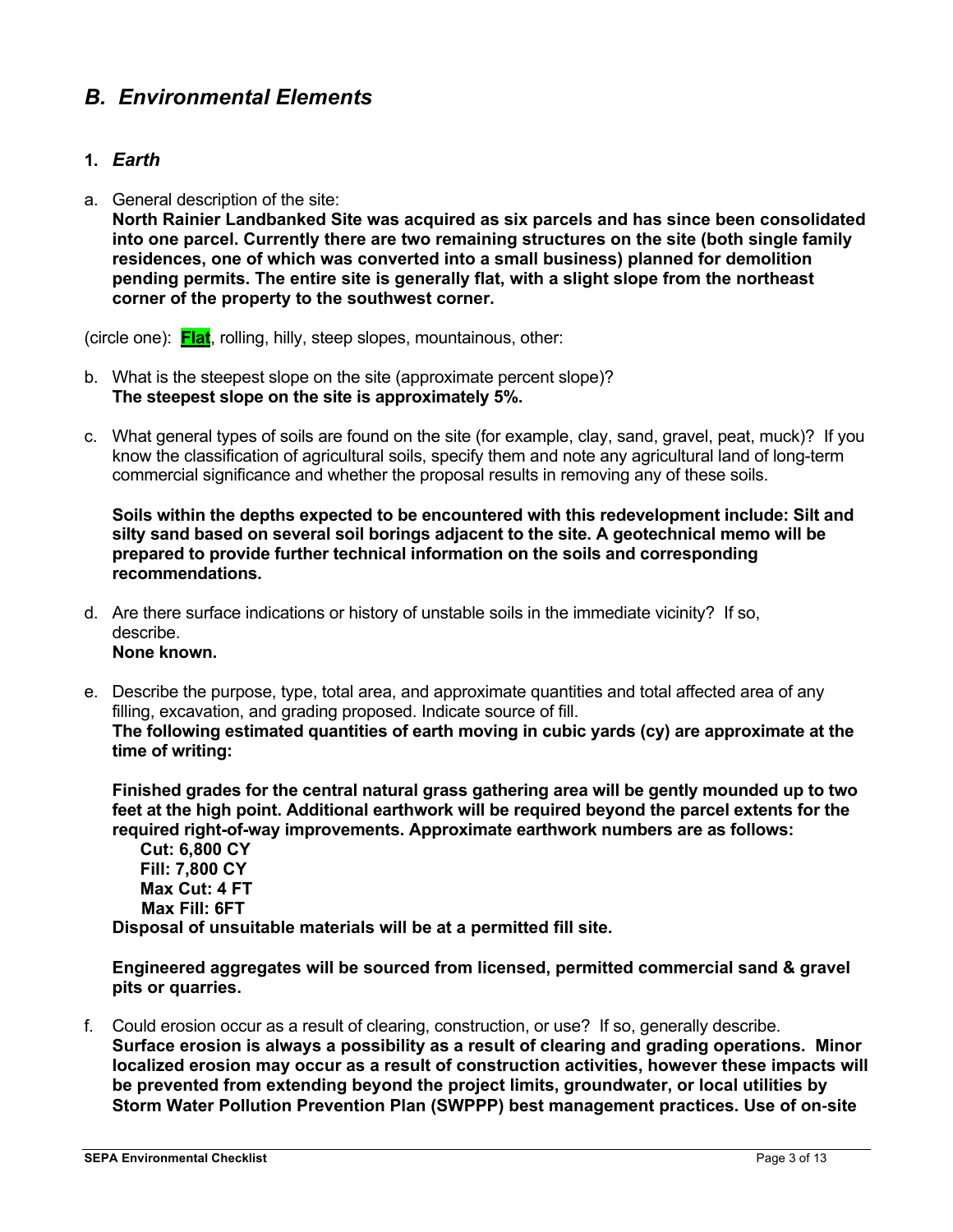**erosion control measures such as silt fence, a construction exit, catch basin inlet protection, interceptor swales, mulching, dust control, and other standard construction erosion control practices, as well as seasonal limitations of construction will control potential on**-**site erosion.**

g. About what percent of the site will be covered with impervious surfaces after project construction (for example, asphalt or buildings)?

**Approximately 15% of the site will be covered with impervious surfaces after the project is completed including concrete paths and asphalt court surface.**

h. Proposed measures to reduce or control erosion, or other impacts to the earth, if any: **To the extent possible the disturbed area of the Proposal site will be limited to minimize erosion potential. Structural practices to control erosion include a stabilized construction exit, filter fabric fence for perimeter siltation control, temporary interceptor trenches, check dams and a sediment settling tank. All catch basins in the vicinity of the work will have erosion protection throughout the construction period. All work will be performed in compliance with local and state code and permitting requirements.**

## *2. Air*

a. What types of emissions to the air would result from the proposal during construction, operation, and maintenance when the project is completed? If any, generally describe and give approximate quantities if known.

**During construction, emissions to the air in the form of dust and exhaust from transportation and construction equipment can be expected to occur. Earth moving activities and resulting airborne dust are restricted by State and Local Code, however there will be an increase in passenger vehicle trips to and from the site during the construction work week. No additional emissions than currently exist on the site would result following completion of construction.**

- b. Are there any off-site sources of emissions or odor that may affect your proposal? If so, generally describe. **None known.**
- c. Proposed measures to reduce or control emissions or other impacts to air, if any: **All work will be performed in compliance with State and Local Code, and permitting requirements.**

#### *3. Water*

- a. Surface Water:
	- 1) Is there any surface water body on or in the immediate vicinity of the site (including year-round and seasonal streams, saltwater, lakes, ponds, wetlands)? If yes, describe type and provide names. If appropriate, state what stream or river it flows into. **There are no known surface water bodies located within the project area or immediate vicinity.**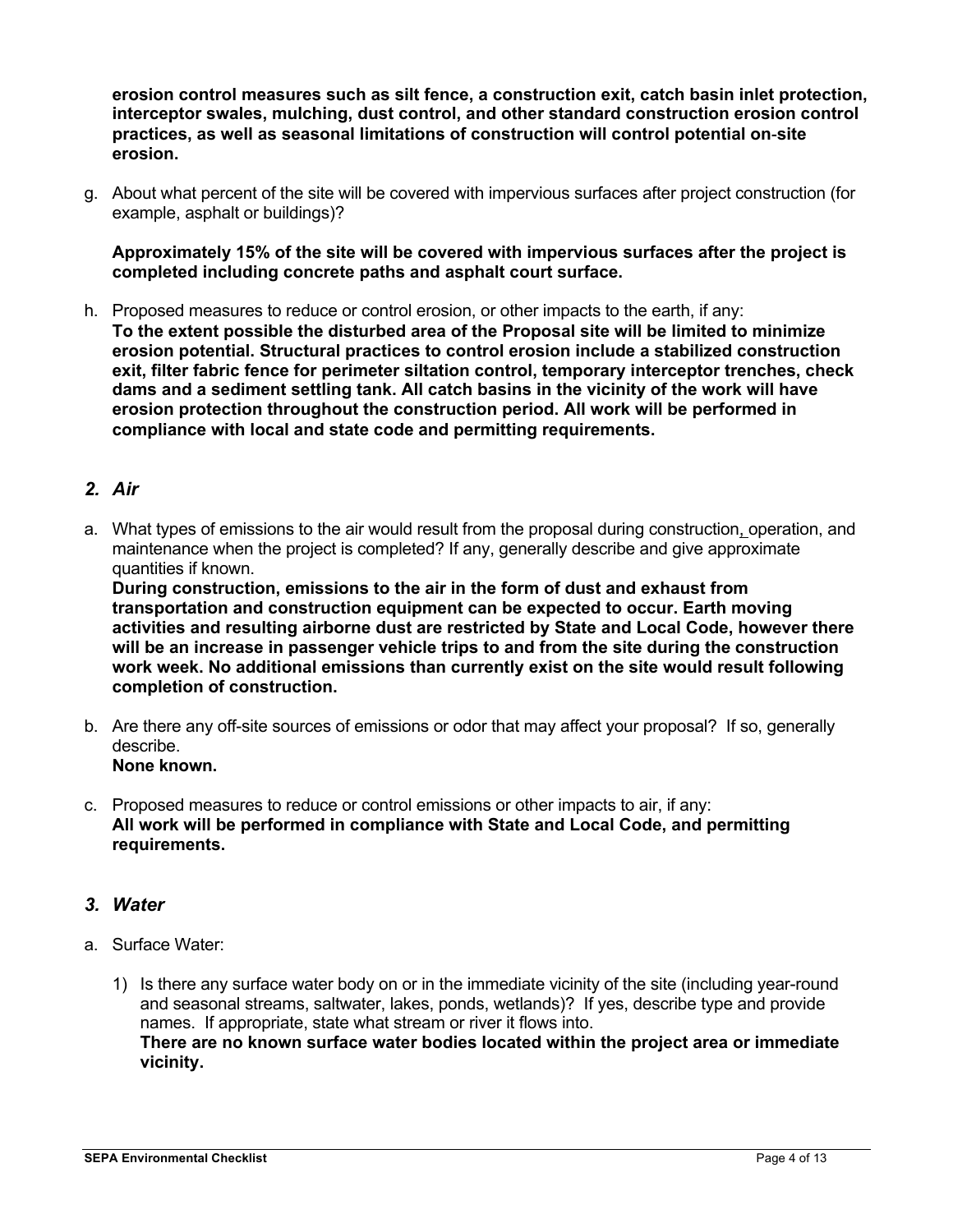- 2) Will the project require any work over, in, or adjacent to (within 200 feet) the described waters? If yes, please describe and attach available plans. **No.**
- 3) Estimate the amount of fill and dredge material that would be placed in or removed from surface water or wetlands and indicate the area of the site that would be affected. Indicate the source of fill material.

## **Not Applicable.**

- 4) Will the proposal require surface water withdrawals or diversions? Give general description, purpose, and approximate quantities if known. **No, the project will not require surface water withdrawals or diversions.**
- 5) Does the proposal lie within a 100-year floodplain? If so, note location on the site plan. **No, the project site is not within a floodplain.**
- 6) Does the proposal involve any discharges of waste materials to surface waters? If so, describe the type of waste and anticipated volume of discharge. **No, the project does not propose discharges of waste materials to surface waters.**
- b. Ground Water:
	- 1) Will groundwater be withdrawn from a well for drinking water or other purposes? If so, give a general description of the well, proposed uses and approximate quantities withdrawn from the well. Will water be discharged to groundwater? Give general description, purpose, and approximate quantities if known.

**No, there are no onsite wells and water service is through Seattle Public Utilities.**

2) Describe waste material that will be discharged into the ground from septic tanks or other sources, if any (for example: Domestic sewage; industrial, containing the following chemicals. . . ; agricultural; etc.). Describe the general size of the system, the number of such systems, the number of houses to be served (if applicable), or the number of animals or humans the system(s) are expected to serve.

## **No waste materials will be discharged into the ground water due this project.**

- c. Water runoff (including stormwater):
	- 1) Describe the source of runoff (including storm water) and method of collection and disposal, if any (include quantities, if known). Where will this water flow? Will this water flow into other waters? If so, describe.

**The source of runoff will be storm water runoff from walkways/gathering areas, seating areas, landscaped areas, half court basketball court and the underdrain for the play area. The half court basketball court and some of the new walkways will be treated and managed with an onsite bioretention cell. The stormwater overflow from the bioretention cell and the other new improvements will be collected and conveyed to the municipal storm system in S Charlestown St, which discharges directly to lake washington via pipe.**

2) Could waste materials enter ground or surface waters? If so, generally describe. **No waste material will be discharged to groundwater as a result of the proposed project.**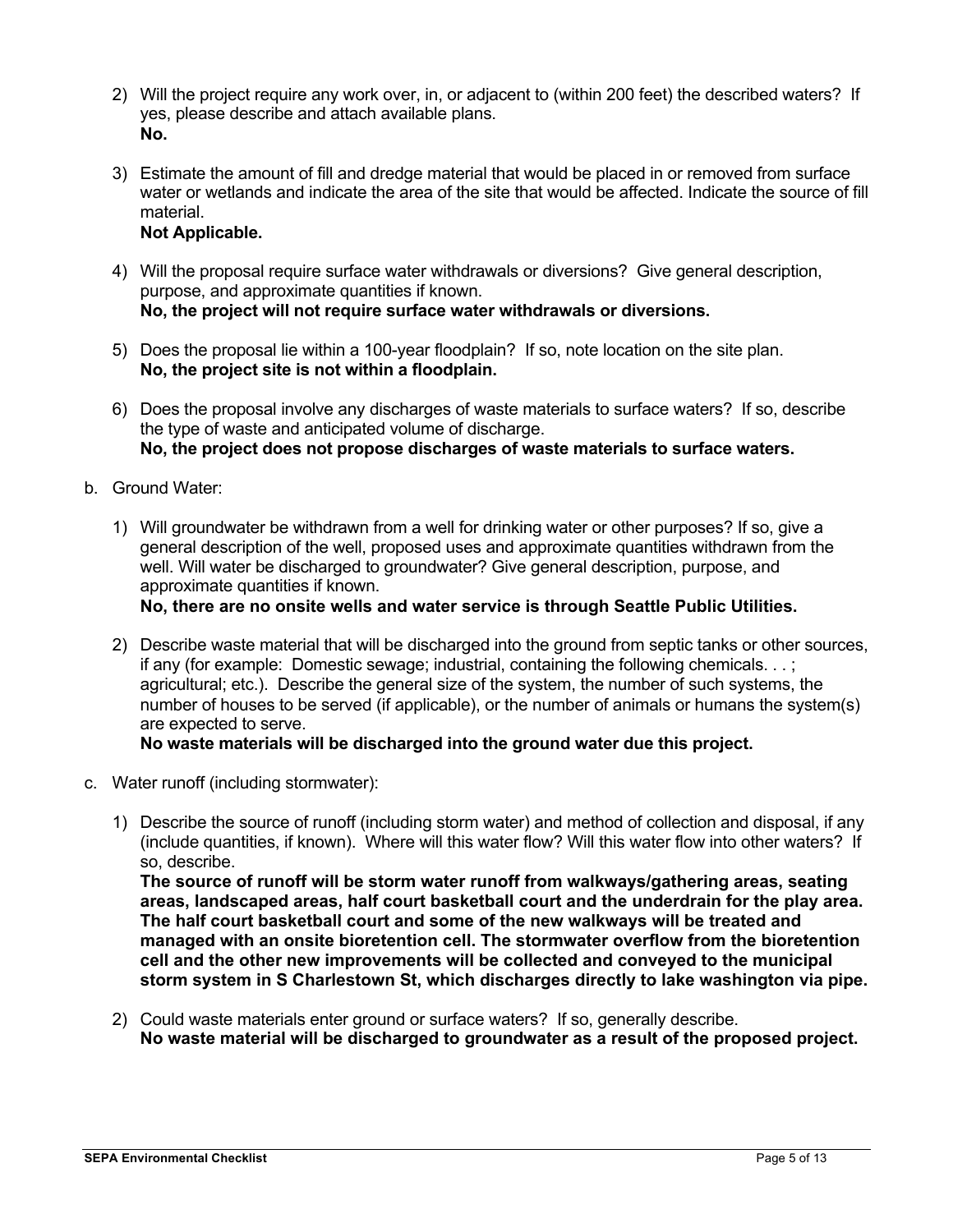3) Does the proposal alter or otherwise affect drainage patterns in the vicinity of the site? If so, describe.

**The proposal will enhance the drainage patterns in the vicinity of the site by providing a new curb and gutter system in the right-of-way.**

d. Proposed measures to reduce or control surface, ground, and runoff water, and drainage pattern impacts, if any:

**During the construction phase, appropriate temporary erosion control best management practices will be implemented and maintained to control runoff. Permanent measures to reduce and control runoff from the completed project will include catch basins, underground conveyance pipe, swales, and an infiltrating bioretention cell.**

## *4. Plants*

- a. Check the types of vegetation found on the site:
	- \_\_x\_\_deciduous tree: **cottonwood**
	- \_\_x\_\_evergreen tree: **pine**
	- \_\_x\_\_shrubs
	- \_\_x\_\_grass
	- \_\_\_\_pasture
	- \_\_\_\_crop or grain
	- Orchards, vineyards or other permanent crops.
	- wet soil plants: cattail, buttercup, bullrush, skunk cabbage, other
	- water plants: water lily, eelgrass, milfoil, other
	- \_\_X\_\_other types of vegetation: **Japanese Knotweed**
- b. What kind and amount of vegetation will be removed or altered?
- **Removal is limited to two pine trees near the center of the site, one of which is dead, and two smaller volunteer cottonwood trees to the north of the site. The project will also remove an extensive infestation of Japanese Knotweed. The appropriate removal of the Knotweed which is on the King County Noxious weed list, necessitates the excavation of the top four feet of soil in order to fully remove the root masses.**
- c. List threatened and endangered species known to be on or near the site. **None known or observed.**
- d. Proposed landscaping, use of native plants, or other measures to preserve or enhance vegetation on the site, if any: **The park development proposes to plant 40 trees in the park and the surrounding right-of-way. All disturbed areas on the site not receiving surfaces as described previously will be restored with erosion control and hydroseeding or new landscaping consistent with public use.**
- e. List all noxious weeds and invasive species known to be on or near the site. **Japanese Knotweed.**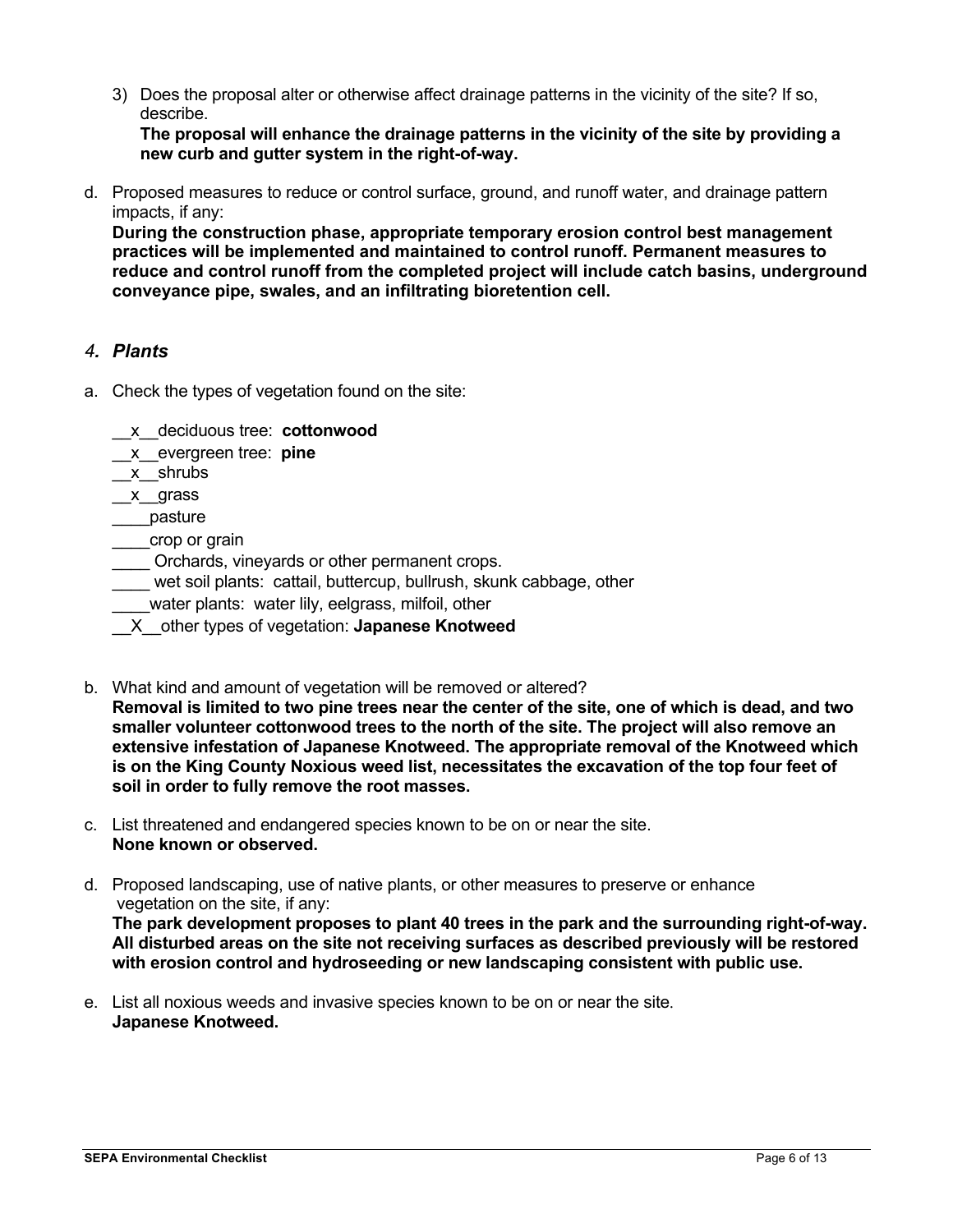## *5. Animals*

a. List any birds and other animals which have been observed on or near the site or are known to be on or near the site.

Examples include:

birds: hawk, heron, eagle, songbirds, other: **birds typical of suburban environments such as jays, crows, sparrows, etc are likely to be on or near the site.** 

mammals: deer, bear, elk, beaver, other: **Small mammals typical of suburban environments such as rodents/squirrels, raccoons, are likely to be seen or on near the site.**

fish: bass, salmon, trout, herring, shellfish, other: **None.**

- b. List any threatened and endangered species known to be on or near the site. **None known**
- c. Is the site part of a migration route? If so, explain. **The Pacific Flyway, one of two major migratory bird routes in North America, covers much of the West coast including the proposed site. Key rest stops are not known to be located within this site.**
- d. Proposed measures to preserve or enhance wildlife, if any: **None proposed.**
- e. List any invasive animal species known to be on or near the site. **None known**

#### *6. Energy and Natural Resources*

a. What kinds of energy (electric, natural gas, oil, wood stove, solar) will be used to meet the completed project's energy needs? Describe whether it will be used for heating, manufacturing, etc.

**The local utility Seattle City Light provides electricity to the site for lighting and general convenience power. Electrical outlets will supply for vending carts, and for park users to charge phones and operate portable electronics. Power to the automatic irrigation system shall also be provided. No other energy sources are used on this site.**

b. Would your project affect the potential use of solar energy by adjacent properties? If so, generally describe.

**No, not with the initial development. There are no structures proposed on this site that would obscure adjacent property building roofs from obtaining solar power. Over time the proposed trees may grow tall enough to partially share adjacent properties to the east. However the properties to the west and north of the site are multi-story multi-family residential - those are not likely to be impacted.**

c. What kinds of energy conservation features are included in the plans of this proposal? List other proposed measures to reduce or control energy impacts, if any: **LED lighting would be used if included in the final design.**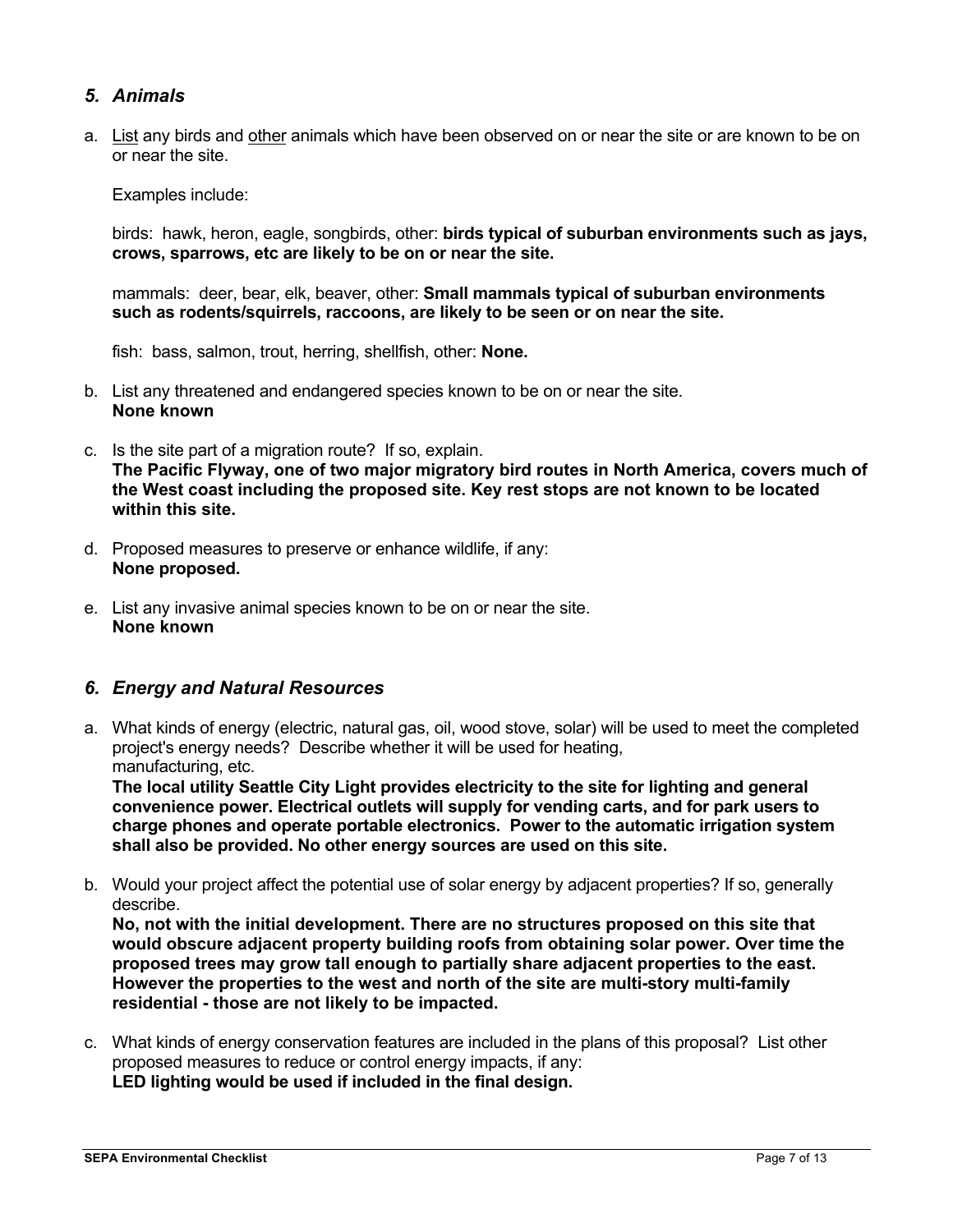## *7. Environmental Health*

- a. Are there any environmental health hazards, including exposure to toxic chemicals, risk of fire and explosion, spill, or hazardous waste, that could occur as a result of this proposal? If so, describe.
	- 1) Describe any known or possible contamination at the site from present or past uses. **There is total petroleum hydrocarbon (TPH) contamination in the soil and groundwater from a home heating oil Underground Storage Tank (UST) and lead contamination in the soil throughout the site. Groundwater samples appear to not be impacted by metal contamination and TPH contamination in soil and groundwater appears to be localized to the area of the UST.**
	- 2) Describe existing hazardous chemicals/conditions that might affect project development and design. This includes underground hazardous liquid and gas transmission pipelines located within the project area and in the vicinity. **See above. There are no known underground hazardous liquid and gas transmission**
	- 3) Describe any toxic or hazardous chemicals that might be stored, used, or produced during the project's development or construction, or at any time during the operating life of the project. **None known.**

**pipelines located within the project area.**

- 4) Describe special emergency services that might be required. **The project health and safety plan outlines a protocol for any emergency services that could result from an accident during construction.**
- 5) Proposed measures to reduce or control environmental health hazards, if any: **Remove fuel from the Underground Storage Tank (UST), Remove UST and remove soil impacted from leaking UST, remove the top 4' of soil to address both metals contamination and Knotweed infestation (noxious weed) throughout the site, adding an indicating layer of geotextile fabric and replace excavated soil with clean fill. A stamped site survey has reviewed the utilities in the area including gas lines. The contractor will complete 811 locates prior to any excavation.**
- *b. Noise*
	- 1) What types of noise exist in the area which may affect your project (for example: traffic, equipment, operation, other)? **Existing ambient and peak noise levels produced off site are generally limited to traffic and neighboring commercial use, none of which will affect the Proposal.**
	- 2) What types and levels of noise would be created by or associated with the project on a short-term or a long-term basis (for example: traffic, construction, operation, other)? Indicate what hours noise would come from the site. **Short-term noise impacts from the Proposal are all construction related and will occur as allowed under the City of Seattle Construction Permit, 7:00 a.m. - 6:00 p.m., weekdays. 9:00 a.m. - 6:00 p.m., weekends and holidays only with expressed written concent from**

**owner.**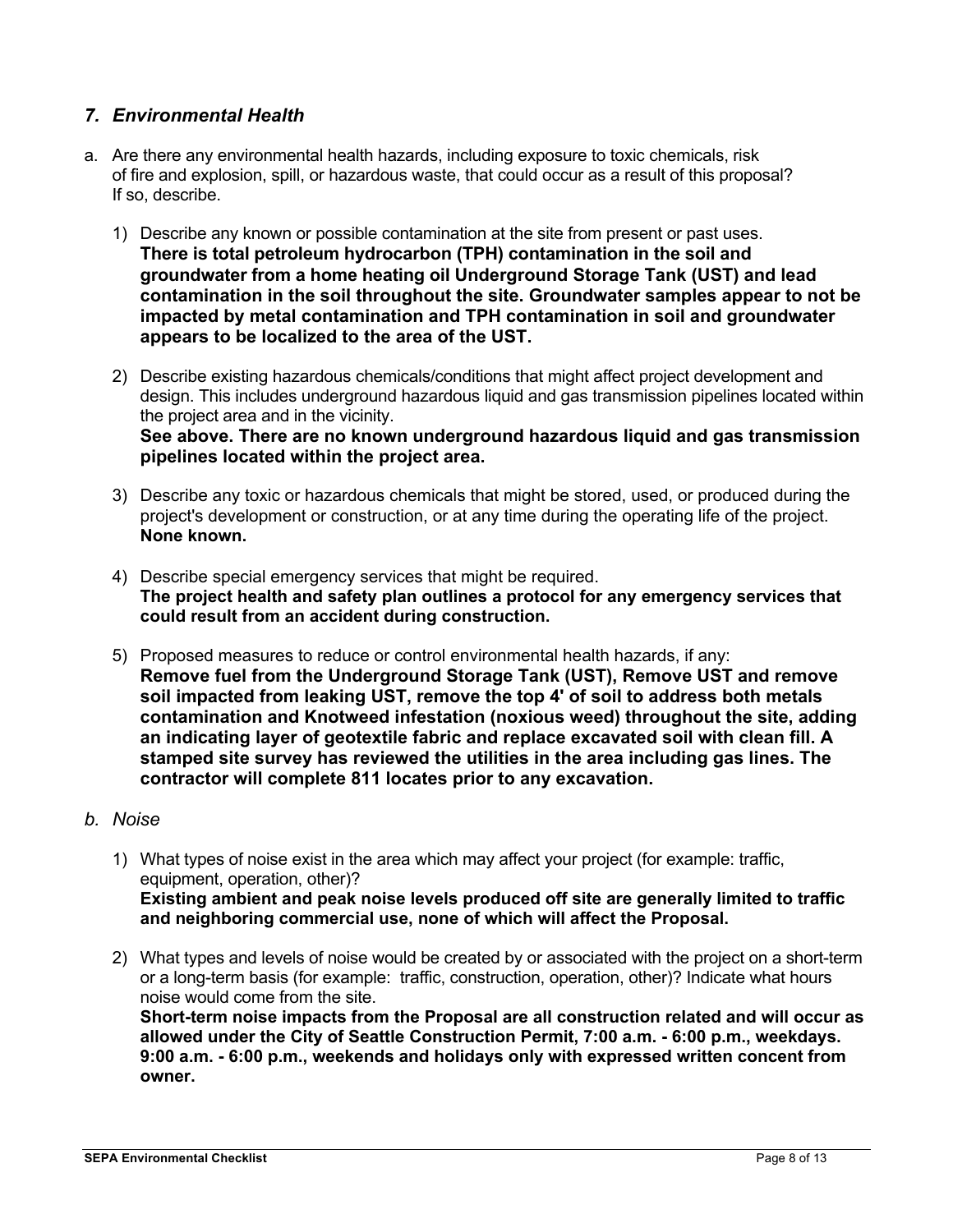**Long term operation of the facility will not result in significant changes to current noise levels. As a public park, it will generate noise typically associated with recreational activities such as children yelling and shouting, playing basketball and occasional crowd noise for gatherings such as picnics.** 

**Public Park operations have certain exemptions from the general noise ordinance. Park operations and park users are subject to Seattle Municipal Code Section 25.08.520.**

3) Proposed measures to reduce or control noise impacts, if any: **Short term noise impacts will be mitigated to some degree by local noise ordinances regulating hours of construction, of operation and maximum noise levels.**

**Long term, noise effects are mitigated largely by limiting the hours of operation of the Park. Parks Department policies require that the park closes at 11:30pm.**

## *8. Land and Shoreline Use*

a. What is the current use of the site and adjacent properties? Will the proposal affect current land uses on nearby or adjacent properties? If so, describe.

**The site is currently vacant, with two structures. Surrounding residential and commercial uses appear consistent with the neighborhood zoning classifications.The proposal will not have an affect current land uses on nearby or adjacent properties.**

- b. Has the project site been used as working farmlands or working forest lands? If so, describe. How much agricultural or forest land of long-term commercial significance will be converted to other uses as a result of the proposal, if any? If resource lands have not been designated, how many acres in farmland or forest land tax status will be converted to nonfarm or nonforest use? **There is no documented farm or forest land use on this site.**
	- 1) Will the proposal affect or be affected by surrounding working farm or forest land normal business operations, such as oversize equipment access, the application of pesticides, tilling, and harvesting? If so, how:

**There are no nearby working farms or forest lands.**

- c. Describe any structures on the site. **There are two existing structures on the site that will be demolished for the park development. The structure at 3656 34th Ave S was a single family home converted into a business and the structure at 3650 34th Ave S was a single family home.**
- d. Will any structures be demolished? If so, what? **Yes, see above.**
- e. What is the current zoning classification of the site? **The land use for the site is split between C1-55 (M) Mixed-Use zone (where both residential and commercial development are allowed) on the western half of the site and LR2 RC (M) Multifamily Residential zone on the eastern half. Park and open spaces uses are allowed uses in both zones.**
- f. What is the current comprehensive plan designation of the site? **City Owned Open Space**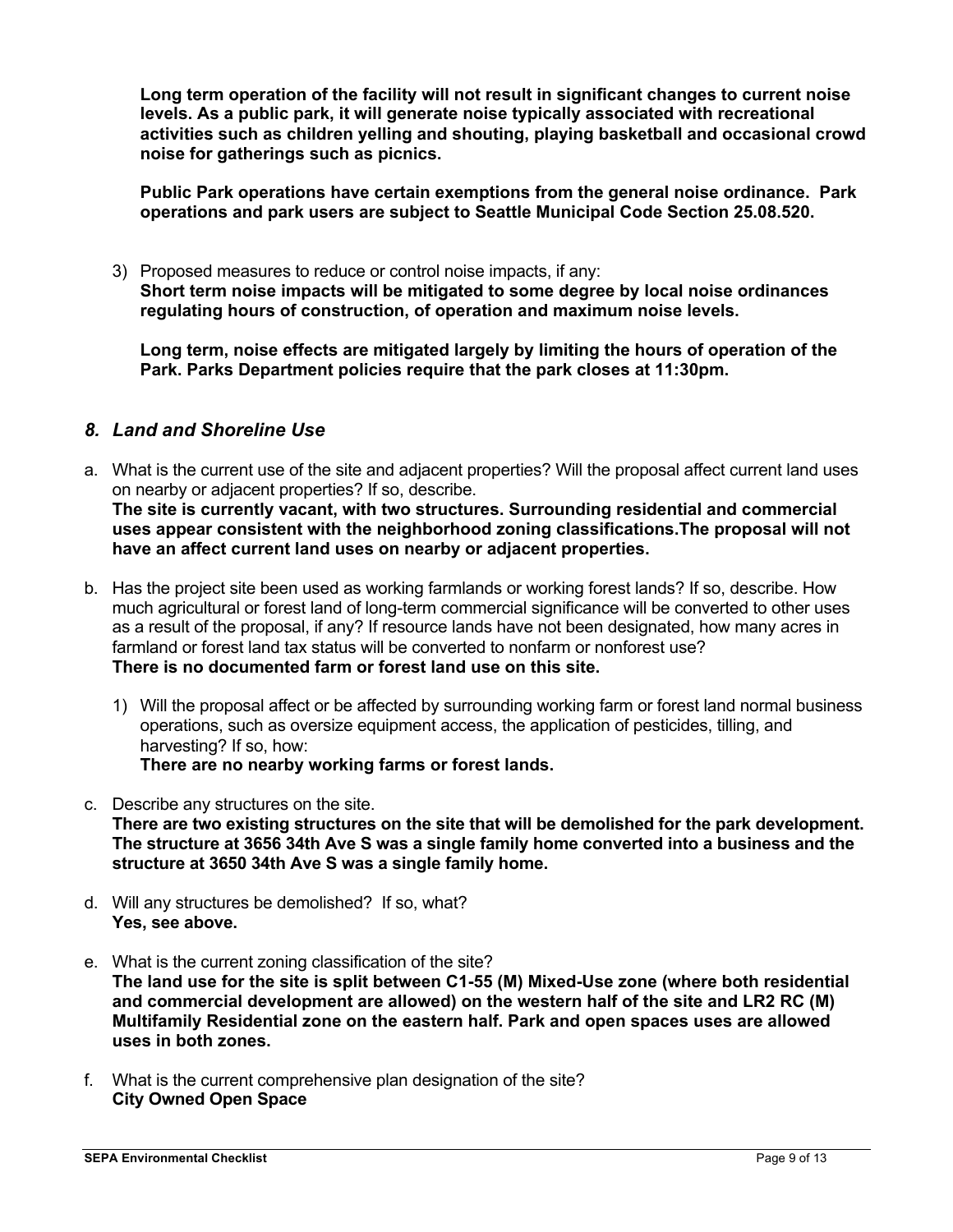- g. If applicable, what is the current shoreline master program designation of the site? **Not applicable.**
- h. Has any part of the site been classified as a critical area by the city or county? If so, specify. **The site has been classified only as a Liquefaction Prone area (ECA5).**
- i. Approximately how many people would reside or work in the completed project? **No one will reside or work in the completed project.**
- j. Approximately how many people would the completed project displace? **None.**
- k. Proposed measures to avoid or reduce displacement impacts, if any: **None proposed.**
- L. Proposed measures to ensure the proposal is compatible with existing and projected land uses and plans, if any: **The project will develop a park in a neighborhood that was identified as having a park and open space gap by the 2017 Park and Open Space Plan.**
- m. Proposed measures to reduce or control impacts to agricultural and forest lands of long-term commercial significance, if any: **None proposed – no potential impacts to agricultural and/or forest lands.**

## *9. Housing*

- a. Approximately how many units would be provided, if any? Indicate whether high, middle, or lowincome housing. **None.**
- b. Approximately how many units, if any, would be eliminated? Indicate whether high, middle, or lowincome housing. **None.**
- c. Proposed measures to reduce or control housing impacts, if any: **None proposed - no potential impacts to housing.**

## *10.Aesthetics*

- a. What is the tallest height of any proposed structure(s), not including antennas; what is the principal exterior building material(s) proposed? **No structures are being added with the current proposal.**
- b. What views in the immediate vicinity would be altered or obstructed? **There will be minimal blockage of views due to new trees planted and eight pedestrian light poles. However, given the topography, the views are of adjacent development.**
- c. Proposed measures to reduce or control aesthetic impacts, if any: **None proposed.**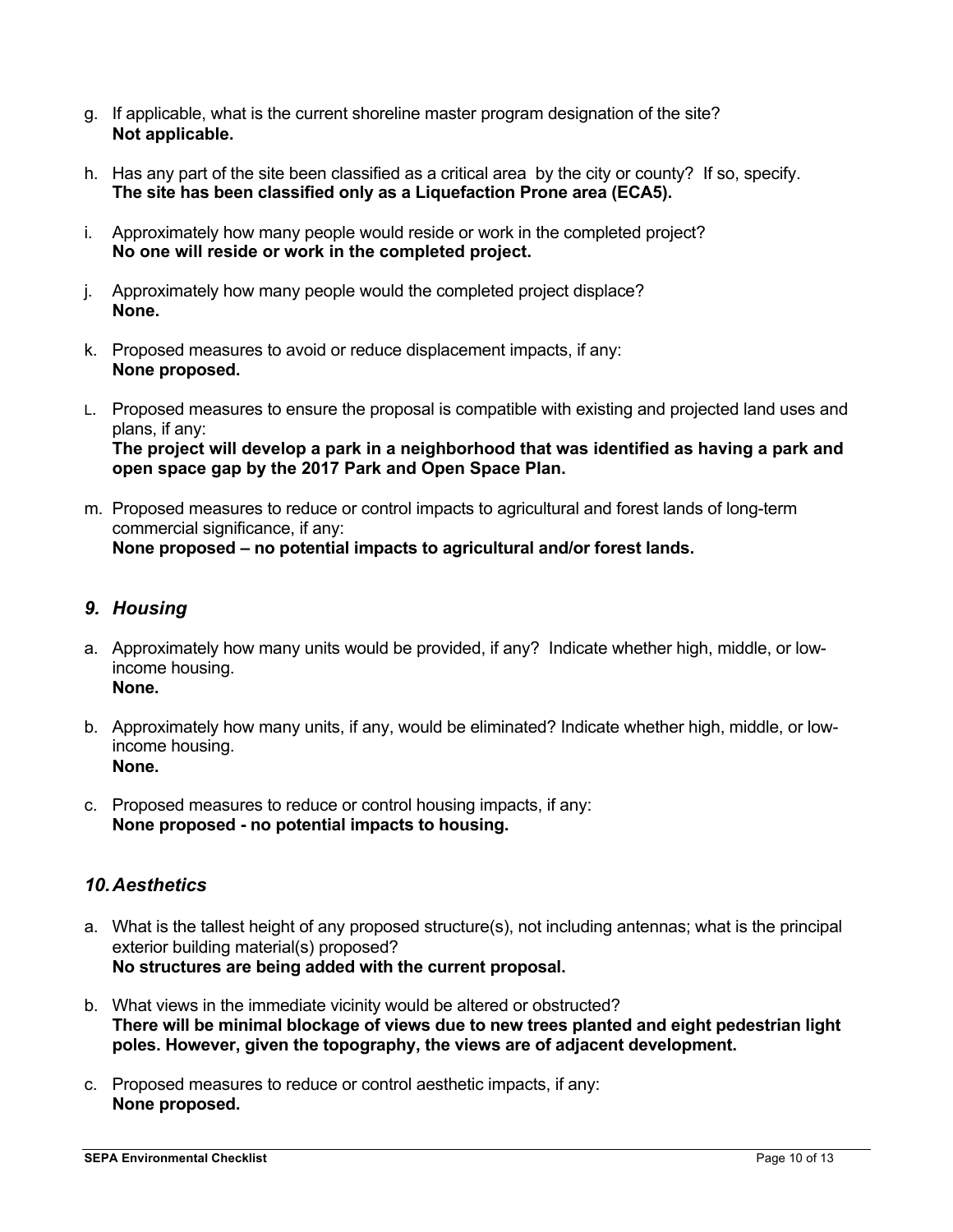## *11.Light and Glare*

a. What type of light or glare will the proposal produce? What time of day would it mainly occur?

**The proposal will utilize LED pedestrian lighting on poles.**

- b. Could light or glare from the finished project be a safety hazard or interfere with views? **For adjacent residential properties, no safety issues or interference with views are anticipated.**
- c. What existing off-site sources of light or glare may affect your proposal? **The parking lot lighting of the commercial property to the south will create some glare on the site.**
- d. Proposed measures to reduce or control light and glare impacts, if any: **City of Seattle has light and glare standards (SMC23.47A.022 - Light and Glare standards) that the City of Seattle Parks & Recreation will adhere to. The proposal utilizes high efficiency LED pedestrian lights designed to reduce light and glare impacts.**

## *12.Recreation*

- a. What designated and informal recreational opportunities are in the immediate vicinity? **The Proposal site will be a new neighborhood/community Park that provides a variety of recreational opportunities. There are several nearby parks including Lake People Park, Genesee Park and Rainier Playfield as well as additional open space at John Muir Elementary School.**
- b. Would the proposed project displace any existing recreational uses? If so, describe. **The proposal will not displace existing recreational uses since there are none currently.**
- c. Proposed measures to reduce or control impacts on recreation, including recreation opportunities to be provided by the project or applicant, if any: **Not applicable.**

## *13.Historic and cultural preservation*

a. Are there any buildings, structures, or sites, located on or near the site that are over 45 years old listed in or eligible for listing in national, state, or local preservation registers ? If so, specifically describe.

**The two former residences on the site were constructed in 1919 and 1947 and neither have been listed that we are aware.**

b. Are there any landmarks, features, or other evidence of Indian or historic use or occupation? This may include human burials or old cemeteries. Are there any material evidence, artifacts, or areas of cultural importance on or near the site? Please list any professional studies conducted at the site to identify such resources. **None known.**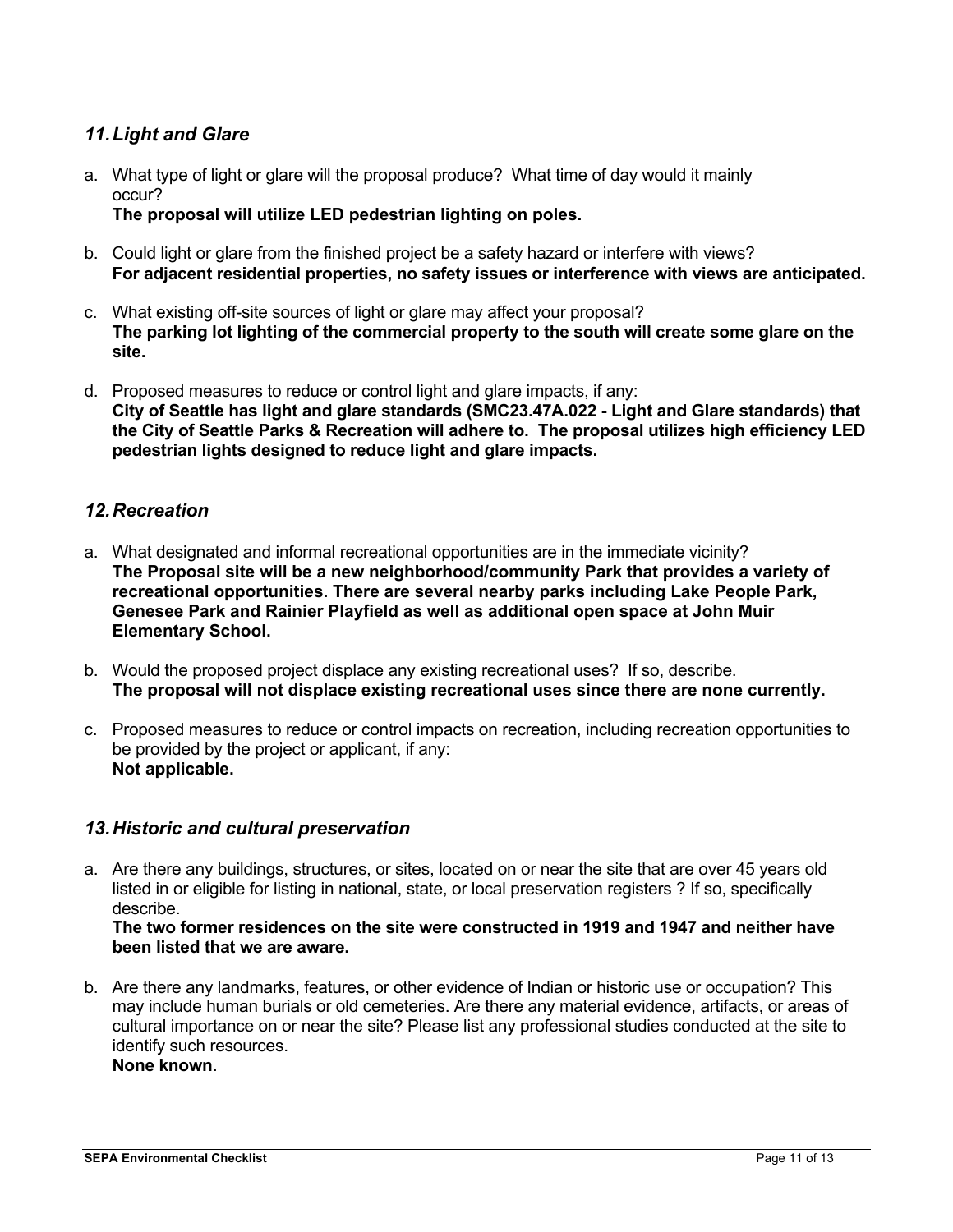- c. Describe the methods used to assess the potential impacts to cultural and historic resources on or near the project site. Examples include consultation with tribes and the department of archeology and historic preservation, archaeological surveys, historic maps, GIS data, etc. **Research tools used include:**
	- § **Washington State Department of Archeology and Historic Preservation WISAARD (Washington Information System for Architectural and Archeological Records Data)**
	- § **City of Seattle – Seattle Municipal Archive**
	- § **City of Seattle Cultural & Historical Database (data.seattle.gov)**
	- § **City of Seattle GIS Data**
- d. Proposed measures to avoid, minimize, or compensate for loss, changes to, and disturbance to resources. Please include plans for the above and any permits that may be required. **None proposed.**

### *14.Transportation*

- a. Identify public streets and highways serving the site or affected geographic area and describe proposed access to the existing street system. Show on site plans, if any. The public streets surrounding the site are 34<sup>th</sup> Ave S to the West, S Charlestown St to the **south, and 35th Ave S to the East. S Charlestown connects to the local major arterial, Rainier Ave S one block away from the site and the intersection is controlled by a traffic signal.**
- b. Is the site or affected geographic area currently served by public transit? If so, generally describe. If not, what is the approximate distance to the nearest transit stop? **King County Metro Bus Route 7 serves the from two blocks to the west at Rainier Ave S and 33rd Ave S. King County Metro Bus Route 7 & 9 also serves the site two blocks to the south at Rainier Ave S and S Andover St.**
- c. How many additional parking spaces would the completed project or non-project proposal have? How many would the project or proposal eliminate? **There are no formal parking spaces currently. The project proposes to formalize the street parking and provide curb space for parallel parking for up to eight cars each on both the south (S Charlestown St) and west (34th Ave S) sides of the park (sixteen total). No stalls will be eliminated.**
- e. Will the proposal require any new or improvements to existing roads, streets, pedestrian, bicycle or state transportation facilities, not including driveways? If so, generally describe (indicate whether public or private).

**Yes, the project will require new sidewalks, street trees and curb and gutter on three sides of the project site. New curb ramps and curb bulbs will also be installed in coordination with SDOT to improve pedestrian accessibility and safety.**

- f. Will the project or proposal use (or occur in the immediate vicinity of) water, rail, or air transportation? If so, generally describe. **This project does not occur near water, rail, or air transportation.**
- g. How many vehicular trips per day would be generated by the completed project or proposal? If known, indicate when peak volumes would occur and what percentage of the volume would be trucks (such as commercial and no passenger vehicles). What data or transportation models were used to make these estimates?